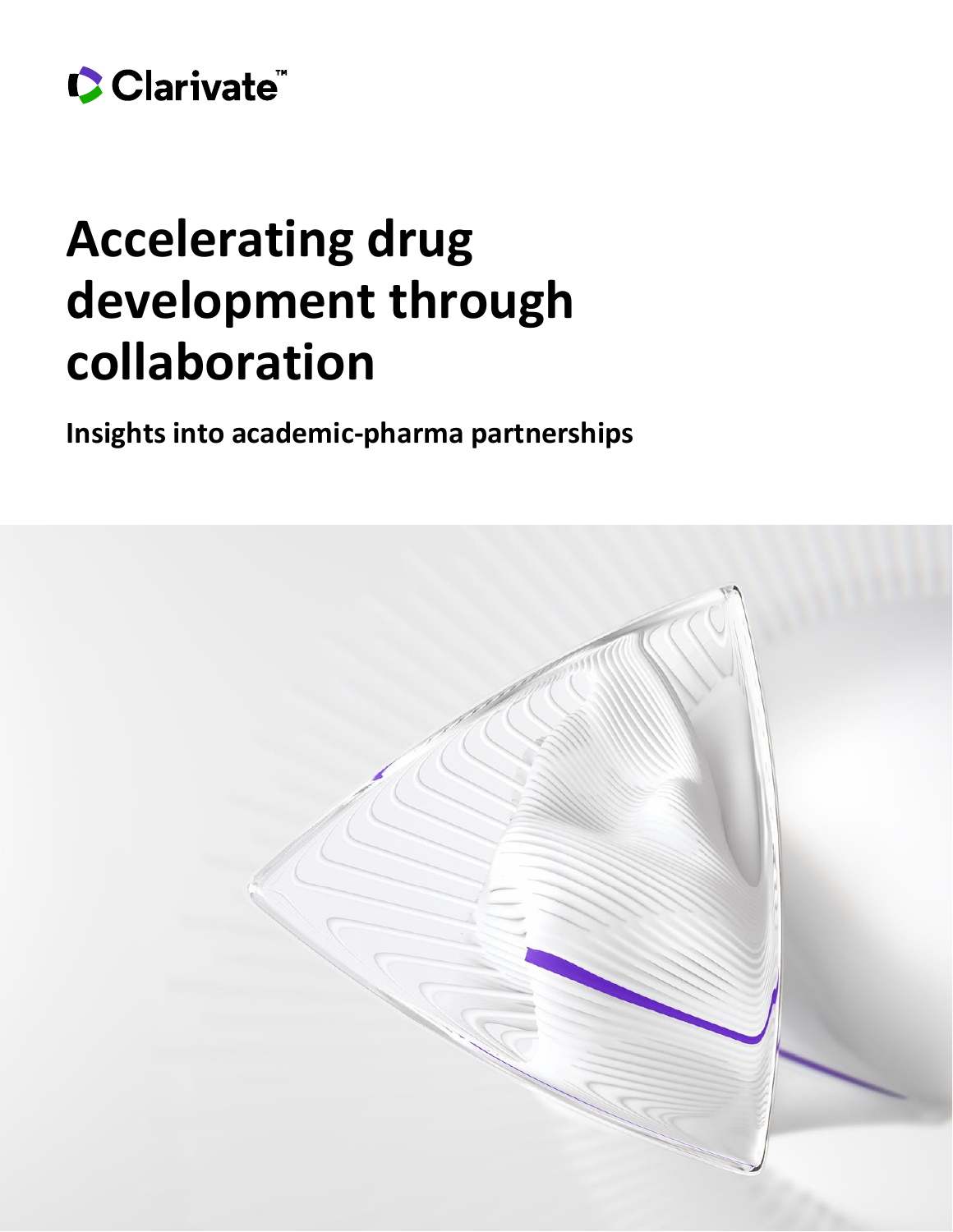| <b>Introduction</b>                                                                                                                                                                                                                             | $\mathbf{2}$                   |
|-------------------------------------------------------------------------------------------------------------------------------------------------------------------------------------------------------------------------------------------------|--------------------------------|
| <b>Patenting hotspots</b>                                                                                                                                                                                                                       | 3                              |
| <b>Number of patent applications</b><br>Number of patent applications filed under the PCT<br>National versus international patents in Mainland China                                                                                            | 3<br>4<br>6                    |
| <b>Global partnering activity</b>                                                                                                                                                                                                               | 8                              |
| Research institute deals by country<br>Top academic and government institution deal makers<br><b>Top industry partners</b><br><b>Trends in therapeutic areas</b><br><b>Comparison of therapeutic area focus</b><br>Trends in the agreement type | 8<br>9<br>10<br>11<br>12<br>13 |
| Deals by drug development phase                                                                                                                                                                                                                 | 14                             |
| Align research to industry needs                                                                                                                                                                                                                | 16                             |
| <b>References</b>                                                                                                                                                                                                                               |                                |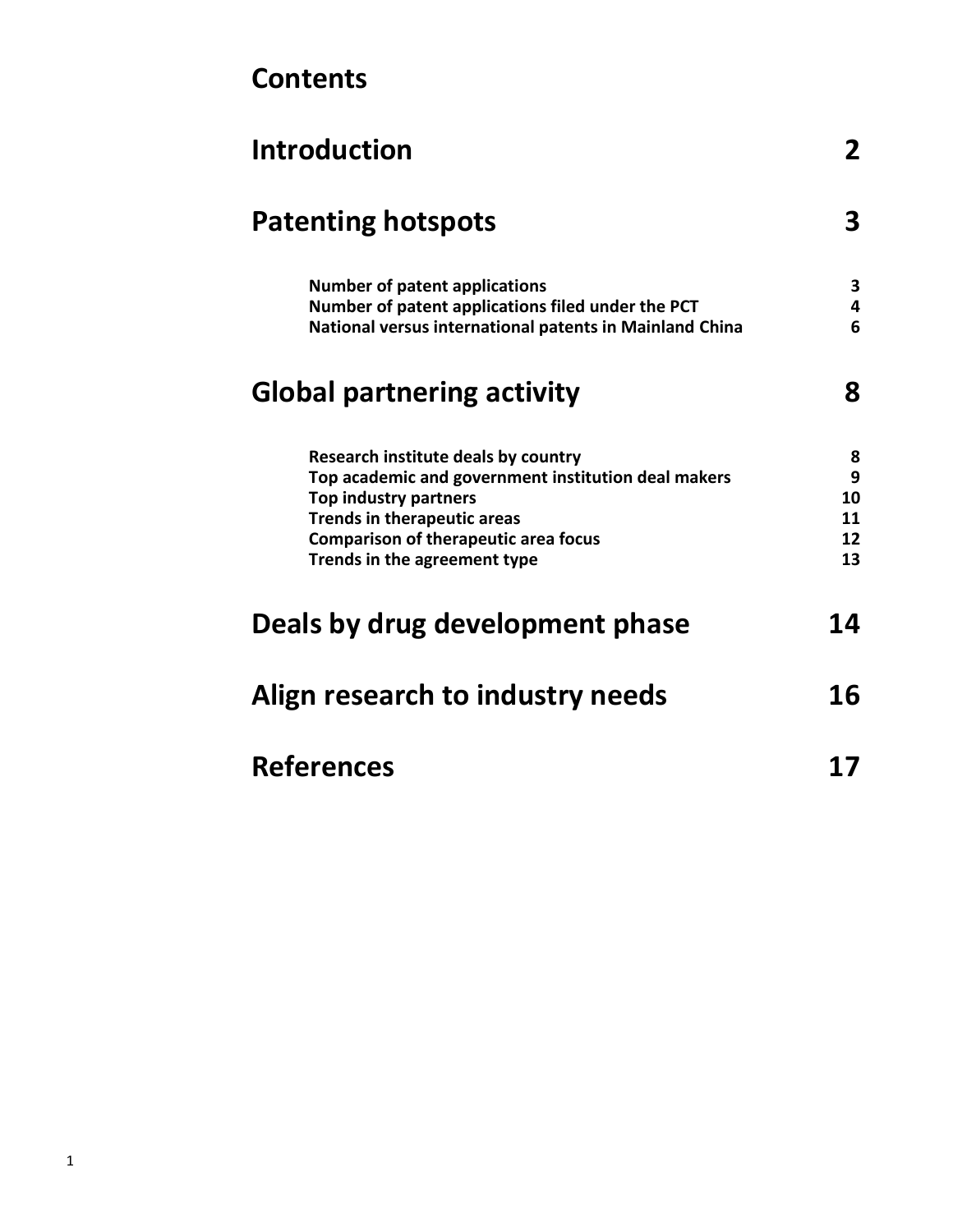# <span id="page-2-0"></span>**Introduction**

Research institutions have long sought partnerships with the pharmaceutical industry to advance their research and secure new funding streams. Many institutions do not have the resources to move their research from bench to bedside, and partnerships provide the financial and human resource means as well as the experience in bringing a product to market.

In fact, licensing out to drug companies can yield high income for some academic institutions, as evidenced by the figures below. At the same time, pharmaceutical companies recognize the value of academic and research organizations in acting as a source of innovation, drug discovery and improved productivity. As such, many collaborations have evolved to include a broader scope, aiming to translate basic science into potential products or to identify and evaluate targets.



Source: Cortellis Deals Intelligence

Understanding the historical landscape of research institution and pharma partnerships can help you make decisions about the best financial and structural deals for your institution. In this report, we use data from **[Cortellis Competitive Intelligence](https://clarivate.com/competitiveintelligence)™** and **[Cortellis Deals Intelligence](file:///C:/Users/bnegiz/AppData/Local/Microsoft/Windows/INetCache/Content.Outlook/5C6P5HZ4/clarivate.com/dealsintelligence)™** to provide insights on:

- patenting hotspots in the academic drug research landscape,
- partnering activity in institutions worldwide,
- influences that might be driving any differences in partnering activity,
- the clinical phase timing of deal making between research institutions and pharmaceutical companies and
- best practice approaches for aligning academic research with pharmaceutical industry needs to achieve the maximum impact.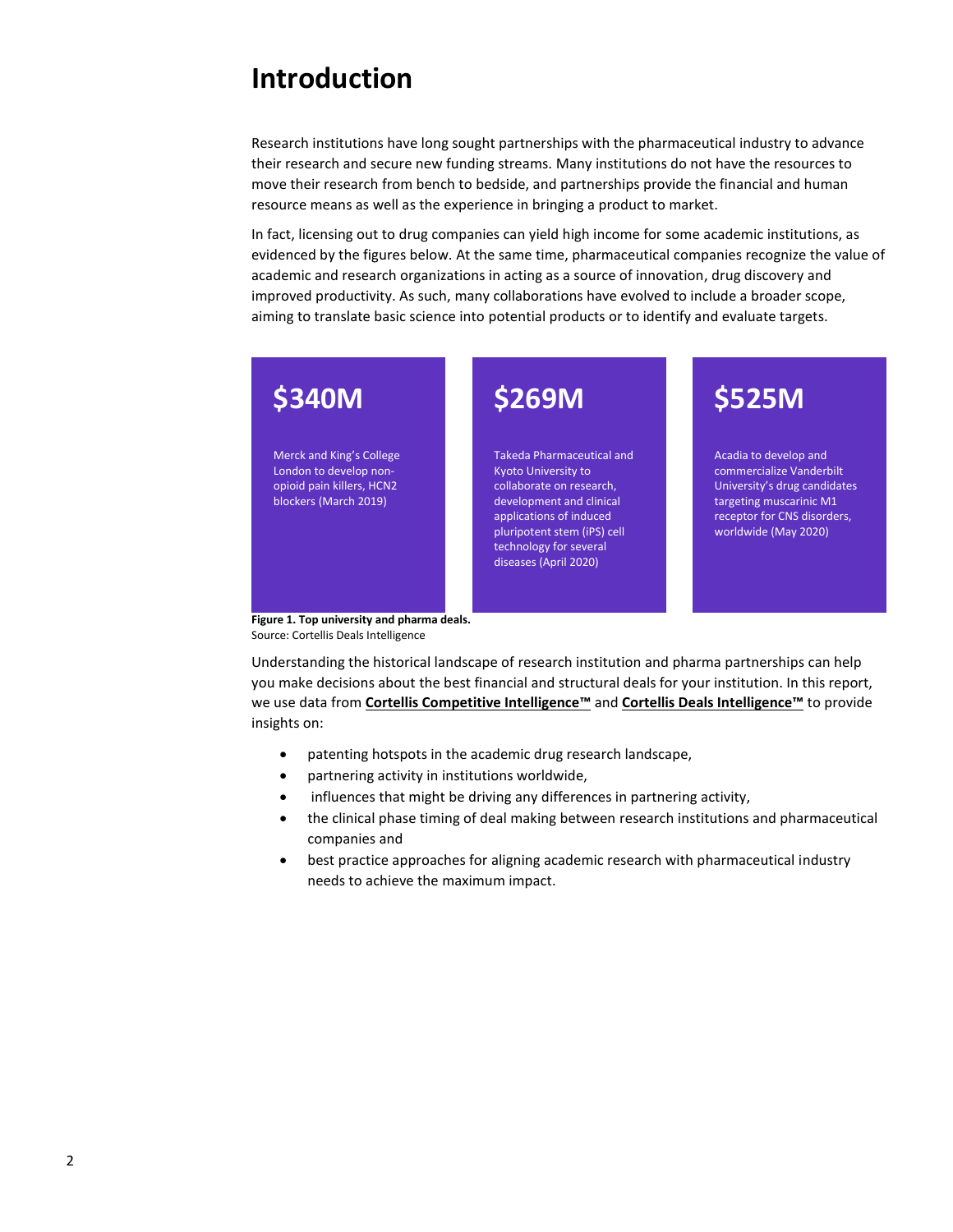# <span id="page-3-0"></span>**Patenting hotspots**

Measuring innovation in the life sciences industry can be complex, given that discovery and research occurs along a continuum that can be challenging to capture in one measure. However, because patents are a publicly available source of timely information on innovative activities, they can be used as an output measure of innovation for institutions, countries and regions. Therefore, we use patent applications as an indicator of research output in the next section.

# <span id="page-3-1"></span>**Number of patent applications**

First, it may be helpful to assess the patenting hotspots in the research institute drug research landscape. The number of patent applications submitted by an institution is often seen as an indicator of its innovation activity and encouragement of academic discovery and invention. We used data from January 2015 to July 2020 to highlight the trends in the number of pharmaceutical patent applications from academic and government institutions globally across the last five years and part of 2020.

Table 1 shows the top three research institute patent applicants, ranked by total number of pharmaceutical patent applications (deduplicated by INPADOC patent family), not granted patents, across the time period. In Cortellis Competitive Intelligence, pharmaceutical patents are classified as those for drug treatments, vaccines, drug delivery devices and related processes, and technologies.

Interestingly, all three are in Mainland China. The top ranked institution, Zhejiang University, focuses on innovation, and its Industrial Technology Research Institute (ITRI) oversees corporate partnerships and technology transfer activities for the university.

| Rank | Institution         | Country/region        | Number of patents* |
|------|---------------------|-----------------------|--------------------|
| 1    | Zhejiang University | <b>Mainland China</b> | 4,722              |
| 2    | Jiangnan University | <b>Mainland China</b> | 4,002              |
| 3    | Sichuan University  | Mainland China        | 3,251              |

**Table 1. Top three academic and government institution pharmaceutical patent applicants**

Source: Cortellis Competitive Intelligence

\*deduplicated by INPADOC patent family

Of the top 20 institutions, 19 are in Mainland China; the exception is the University of California, which ranked seventeenth (Figure 2).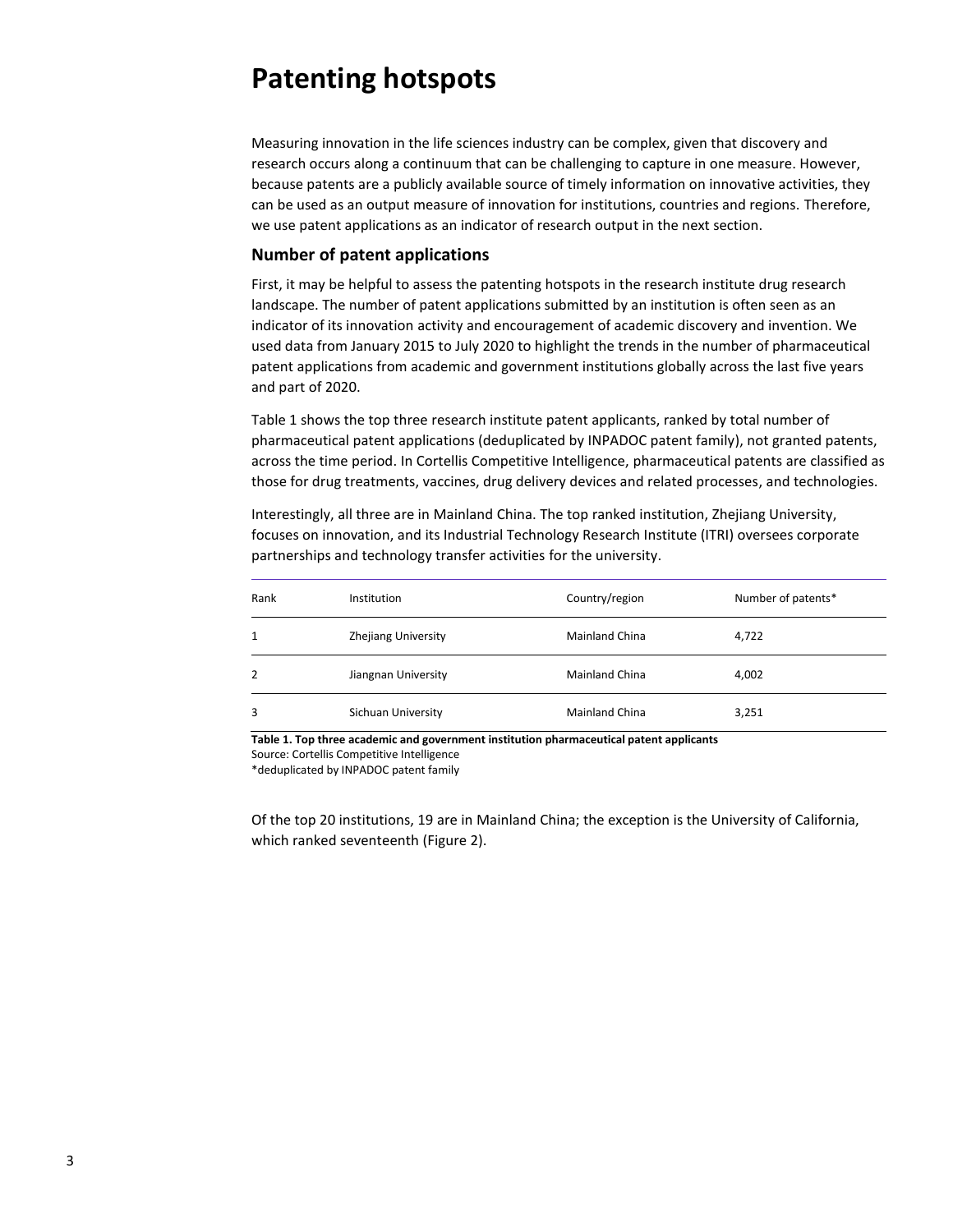

**Figure 2. Location of the top 20 academic and government institution pharmaceutical patent applicants** Source: Cortellis Competitive Intelligence

### <span id="page-4-0"></span>**Number of patent applications filed under the PCT**

An alternative metric to patents is the number of applications filed under the Patent Cooperation Treaty (PCT), which is a fast-track administrative route to multi-jurisdiction patent coverage. When ranked by the number of PCT applications, our analysis found that the University of California ranked first, followed by two French institutions (Table 2): INSERM, a French government agency with a focus on health and medical research, and the National Centre for Scientific Research (CNRS), the largest fundamental research agency in Europe with 10 institutes covering a broad range of sciences, from astrophysics to zoology.

| Rank | Institution                                       | Country | Number of patents* |
|------|---------------------------------------------------|---------|--------------------|
| 1    | University of California                          | U.S.    | 1,419              |
| 2    | <b>INSERM</b>                                     | France  | 1,293              |
| 3    | National Centre for Scientific Research<br>(CNRS) | France  | 1,095              |

**Table 2. Top three academic and government institution pharmaceutical PCT applicants**

Source: Cortellis Competitive Intelligence

\*deduplicated by INPADOC patent family

Patents are a useful measure of innovation in part because this information is publicly accessible, giving a clear and parallel view of organizations' innovation activity. For example, the University of California provides a detailed breakdown of its patenting and licensing activities on its website,<sup>1</sup> including financial data and commercialization reports. INSERM also actively highlights its patenting activity on its website and in press releases, highlighting that its "portfolio of more than 1,650 patents" makes "it…the top-ranking European academic institute in terms of the number of patents filed in biomedical research and in the pharmaceutical sector."

INSERM has a 100% private subsidiary, Inserm Transfert (IT),<sup>2</sup> that assists INSERM research units in the promotion of their work: project sourcing, intellectual property, maturation, the search for and management of European funding and technology and knowledge transfer, collaboration with a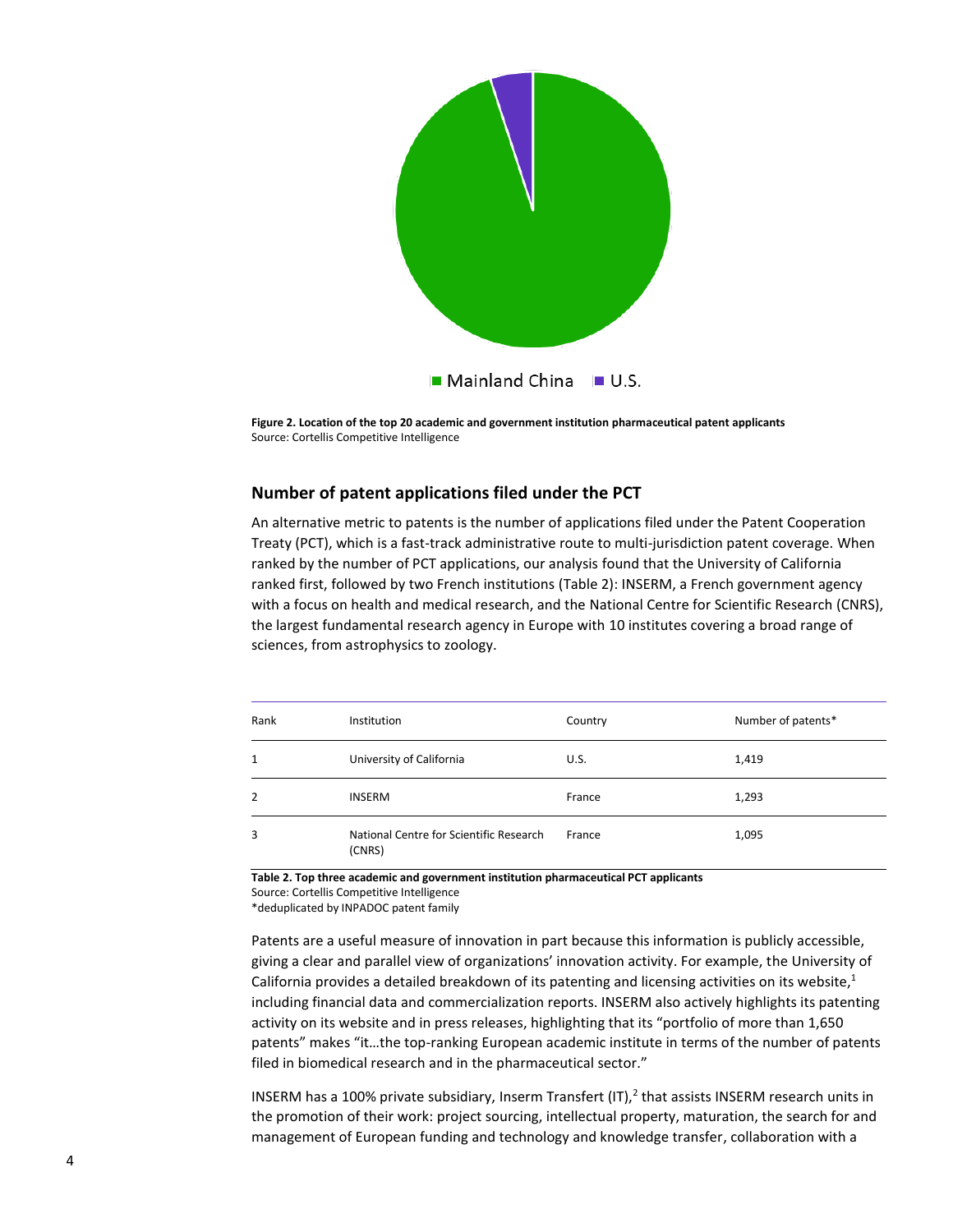licensing option, licensing or even the creation of a biotechnology firm (start-up). Annual CNRS activity reports can be found on the CNRS website.<sup>3</sup> CNRS Innovation,<sup>4</sup> a limited company subsidiary of CNRS and BPI France, was established to transfer innovative technologies from CNRS-linked laboratories to industry: technology assessment, establishment of protection strategies, managing the patent portfolio and negotiating and monitoring operating contracts.

Looking more broadly at the locations of the top 20 institutions for PCT applications, the United States is predominant, with 13 of the 20 institutions (Figure 3).



**Figure 3. Location of the top 20 academic and government institution pharmaceutical PCT applicants** Source: Cortellis Competitive Intelligence

Next, we segmented the overall number of global PCT applications by region and identified the top three institutions for PCT applications in each region: the Americas; Europe, the Middle East and Africa (EMEA); and Asia Pacific (APAC).

In the Americas, we had already identified that the top ranking was held by the University of California (Table 3). Harvard University, ranking second, facilitates IP protection and innovation transfer through its Office of Technology Development<sup>5</sup> and actively highlights its granted patents in monthly press releases.<sup>6</sup> The National Institute of Health is the agency within the third-ranked U.S. Department of Health and Human Sciences that is responsible for health and biomedical research.

| Rank | Institution                                     | Country | Number of patents* |
|------|-------------------------------------------------|---------|--------------------|
| 1    | University of California                        | U.S.    | 1,419              |
| 2    | <b>Harvard University</b>                       | U.S.    | 633                |
| 3    | U.S. Department of Health and Human<br>Services | U.S.    | 565                |

**Table 3. Top three academic and government institution pharmaceutical PCT applicants in the Americas** Source: Cortellis Competitive Intelligence

\*deduplicated by INPADOC patent family

Incidentally, the highest ranked institution in the Americas outside of the United States is Canada's University of British Columbia, which is ranked at 119<sup>th</sup>.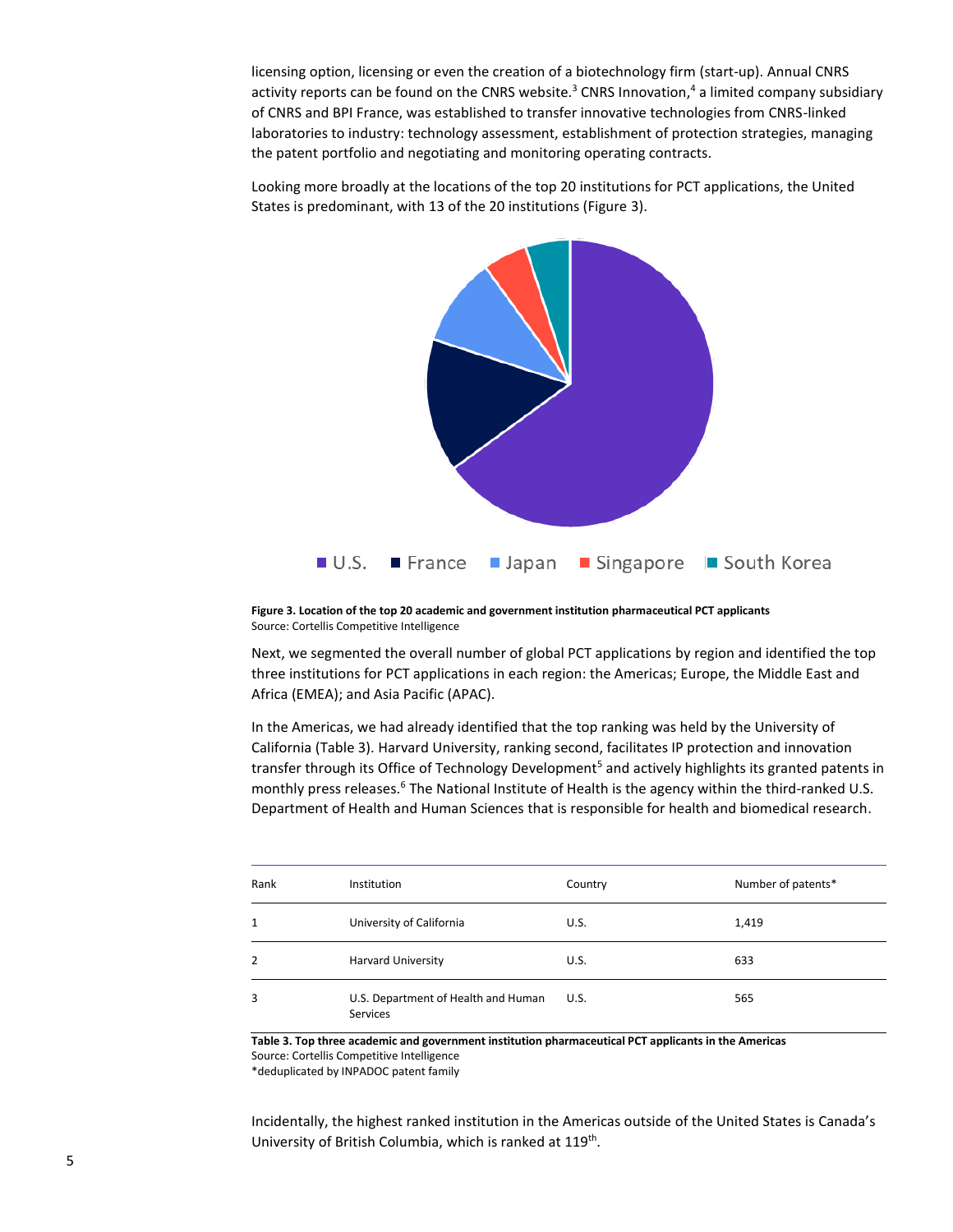In EMEA, all top three PCT filers are long-standing French public institutions (Table 4). As part of the top three overall, INSERM and CNRS appear again. Because these institutions also jointly manage several research units, they also share some of the patents listed. At the Public Assistance - Hospitals of Paris (AP-HP), the activity of ten clinical investigation centers is coordinated and protected by the Clinical Research and Innovation Department (DRCI).<sup>7</sup>

| Rank | Institution                                               | Country | Number of patents* |
|------|-----------------------------------------------------------|---------|--------------------|
| 2    | <b>INSERM</b>                                             | France  | 1,293              |
| 3    | National Centre for Scientific Research<br>(CNRS)         | France  | 1,095              |
| 17   | Public Assistance - Hospitals of Paris (AP- France<br>HP) |         | 325                |

**Table 4. Top three academic and government institution pharmaceutical PCT applicants in EMEA** Source: Cortellis Competitive Intelligence

\*deduplicated by INPADOC patent family

Similar to the other regions, the top ranked institutions in APAC are those that make it their mission to protect innovative research, by having dedicated departments or institutions that are dedicated to overseeing and patenting the institutions' innovations (Table 5). For example, the SNU R&DB Foundation<sup>8</sup> is part of the Seoul National University in South Korea and houses an Intellectual Property Management Department as well as an industrial-academic cooperation/technology holding company. In Singapore, the Agency for Science Technology & Research (A\*STAR) is a government agency established to bridge the gap between academia and industry in research and development and currently includes 12 biomedical research entities.<sup>9</sup>

| Rank | <b>Institution</b>                          | Country/region | Number of patents* |
|------|---------------------------------------------|----------------|--------------------|
| 16   | <b>SNU R&amp;DB Foundation</b>              | South Korea    | 332                |
| 18   | Agency for Science Technology &<br>Research | Singapore      | 319                |
| 19   | Osaka University                            | Japan          | 315                |

**Table 5. Top three academic and government institution pharmaceutical PCT applicants in APAC** Source: Cortellis Competitive Intelligence

\*deduplicated by INPADOC patent family

### <span id="page-6-0"></span>**National versus international patents in Mainland China**

Despite the high national patenting volumes in Mainland China shown in Table 1, there are no Mainland Chinese academic institutions in the top 20 PCT filers overall (Table 3) or even the top three PCT filers in APAC (Table 5). The highest ranked Chinese academic institution overall is the Shanghai Institute of Materia Medica at number 37. This might indicate that Mainland Chinese institutions are filing primarily at home or submitting directly in other countries but not submitting using the PCT route.

The Chinese government wishes to encourage more innovation and has developed a relatively simple evaluation matrix to assess innovation. A patent application is deemed a major index of the innovation outcome evaluation, which has led to a recent, dramatic increase in the number of national patent applications, particularly compared globally, in Mainland China. Therefore, there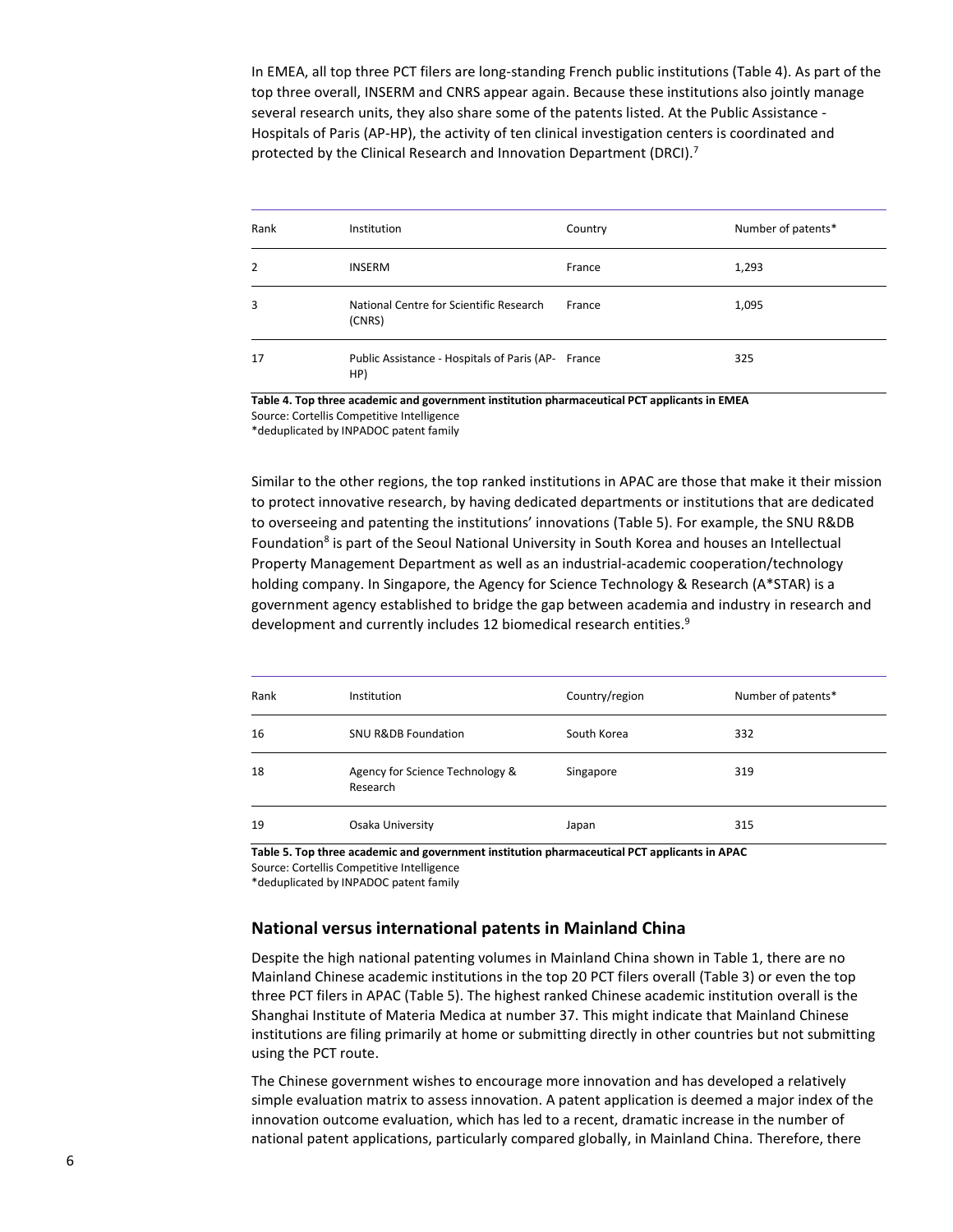might not necessarily be an advantage to filing internationally, such as through a PCT, when a national filing is sufficient for the innovation evaluation.

An additional reason for primarily national filings is that some organizations might not need to commercialize their products beyond the Mainland Chinese domestic market because it is simply large enough to meet their needs. This is supported by data in the 2020 Pharmaceutical R&D Factbook published by the **[Centre for Medicines Research \(CMR\) International](https://clarivate.com/innovation-exchange/solution/cmr-international-pharmaceutical-rd-factbook/)**. These data highlighted the growth of innovative first-in-world drug launches in Mainland China in 2019. These products were from companies, in most cases, with no global ambitions or from collaborations that were specifically designed to serve the Chinese market.

This recent growth in innovative drugs in Mainland China is noteworthy because, historically, the Chinese pharmaceutical industry has focused on generics rather than on innovative medicines. The shift might be partly due to recent reforms by the Chinese government that aim to stimulate innovation as part of a long-term investment to improve healthcare in the nation.

In the 13th Five-Year Plan on National Technological Innovation issued in 2016, for example, the National Plan for Medium and Long-Term Technological Development set the goal of developing China as an innovative country by 2020, and the Outline of the National Strategy of Innovation-Driven Development defined the phased goals to reach by 2050. In addition, the focus of Mainland China's scientific research has shifted from having the greatest number of patents or publications to enhancing the quality and international influence of their research.

The Chinese patent authority, the China National Intellectual Property Administration (CNIPA), has also begun to make the IP process more robust. For example, the new "Foreign Investment Law" announced in 2019, among many changes introduced greater protection of foreign IP rights. Some see it as a step closer to a law-based environment that is closer to international practices; the updates include standardized administrative actions and assurance that illegal behavior by officials is prosecuted appropriately.

Therefore, with these recent government reforms and evolving IP regime, we might see a shift in patenting trends in Mainland China in the future, particularly toward more PCT filings.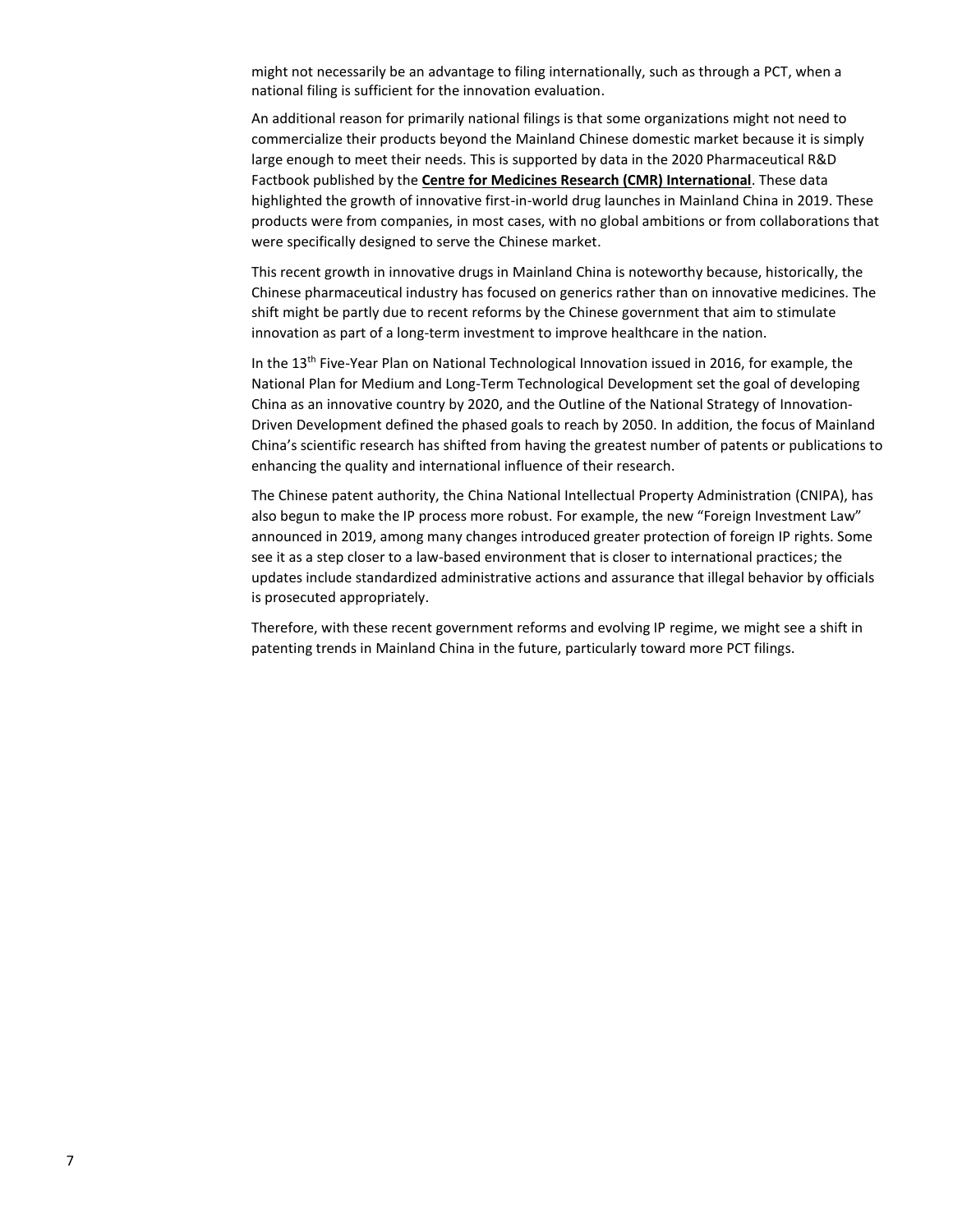# <span id="page-8-0"></span>**Global partnering activity**

As discussed, the act of protecting academic IP through a patent might not necessarily mean that the IP is transferred or commercialized; therefore, it is also interesting to determine the downstream effects of patenting in terms of deal making between research institutions and the pharmaceutical industry.

When considering the types of partnerships that have been made over the last five years, only an average of 8% have involved pharma acquiring a license to use a university patent. Similarly, only 13% of deals involve development and commercialization licensing deals where a pharmaceutical company acquires a license from a research institution to develop and market a drug. Early R&D partnerships, where research institutions and a pharmaceutical company jointly share expertise and resources to develop drug candidates, are much more prevalent, at an average of 44% (3,107 deals). This is despite the emphasis on technology and patent deals by research institutions.

### <span id="page-8-1"></span>**Research institute deals by country**

United States institutions lead the way in partnerships with the pharmaceutical industry (Figure 3). In fact, the total number of deals involving U.S.-based academic and government institutions is greater than for the rest of the top 10 countries/regions put together.





All deal records added to Cortellis from Jan 1, 2015 to Jul 30, 2020 involving academic, government, non-profit research institutes, hospitals and charities

For countries/regions other than the United States, the data show that patenting activity is not necessarily a predictor of partnerships. For example, at number 11, France falls outside the top 10 countries by number of deals despite its status in the number of PCT applications, with two of the top three institutions globally and all of the top three in EMEA.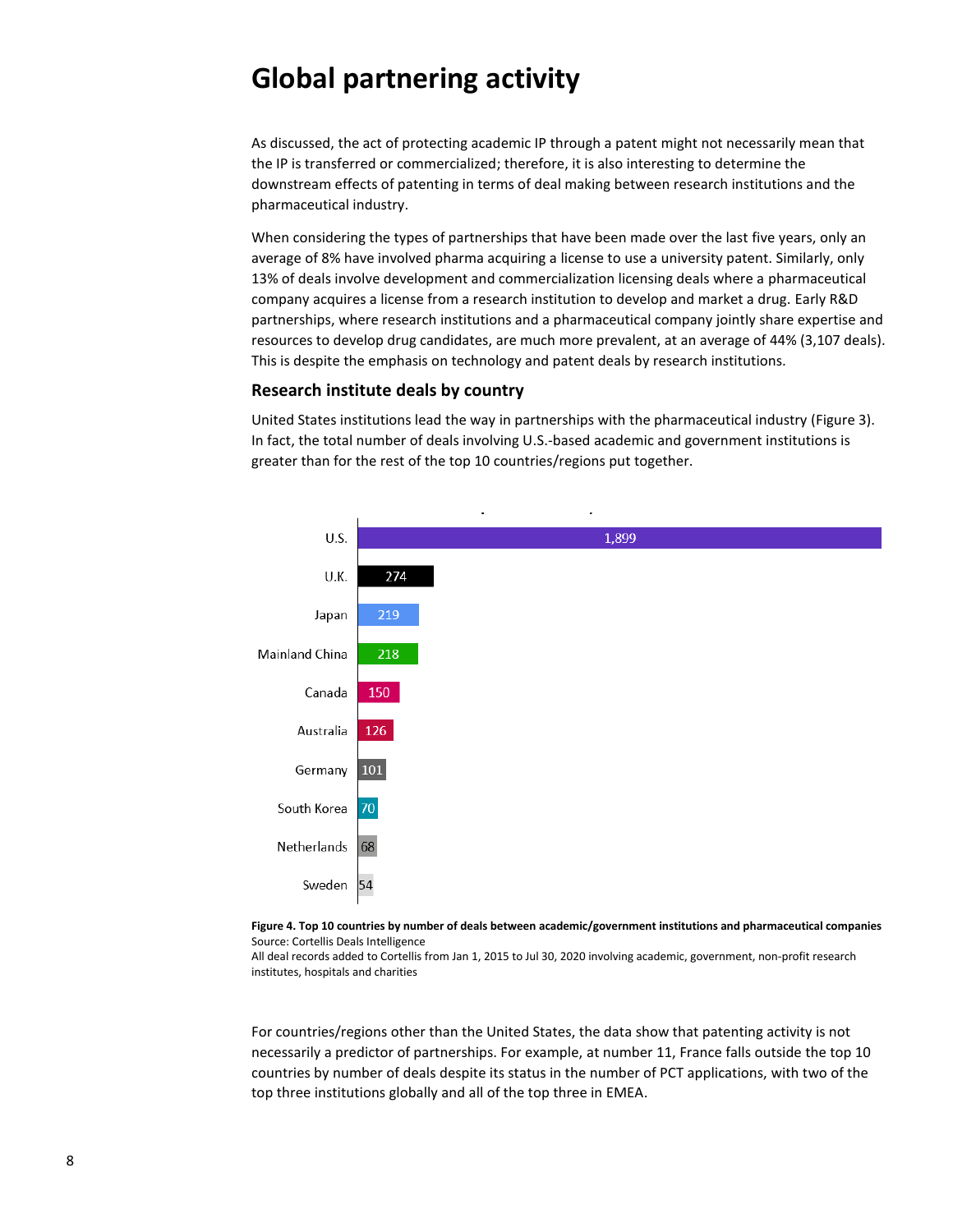### <span id="page-9-0"></span>**Top academic and government institution deal makers**

When we look at the top 20 institutions by number of deals, the top three are all based in the United States (Table 6). Similar to the institutions ranking high for patent filings, the top ranked MD Anderson Cancer Center also has an Office of Technology Commercialization<sup>10</sup> that aims to accelerate the commercialization of new drugs, diagnostics, devices and therapies within its research portfolio. Announcements in September and October of 2020 include:

- Five-year collaboration for the preclinical and clinical investigation of AlloCAR T candidates across Allogene Therapeutics, Inc's broad portfolio of hematologic and solid tumors<sup>11</sup>
- Three-year collaboration with Taiho Pharmaceutical Co., Ltd. to develop treatments for unmet oncology needs, including brain metastases and cancers refractory to available therapies $12$
- Collaborative agreement combining MD Anderson's clinical trials infrastructure and expertise with the clinical pipeline products for patients with certain types of leukemia from Astex Pharmaceuticals, Inc., a wholly owned subsidiary of Otsuka Pharmaceutical Co.  $Ltd^{13}$

| Rank         | Institution                                                     | Country | Number of deals |
|--------------|-----------------------------------------------------------------|---------|-----------------|
| $\mathbf{1}$ | <b>MD Anderson Cancer Center</b>                                | U.S.    | 105             |
| 2            | University of Pennsylvania                                      | U.S.    | 56              |
| 3            | National Institute of Allergy and<br><b>Infectious Diseases</b> | U.S.    | 54              |

**Table 6. Top three academic and government institution deal makers** Source: Cortellis Deals Intelligence

Only two of the top 20 are non-U.S. institutions (Table 7). These are the University of Oxford in the United Kingdom and University of British Columbia in Canada which, as mentioned earlier, was ranked number 119 in PCT filings. Perhaps the most notable recent deals for the University of Oxford are targeted at COVID-19. The most recent is the RECOVERY (Randomised Evaluation of COVid-19 thERapY) trial,<sup>14</sup> one of the world's largest RCTs of potential COVID-19 treatments, which will evaluate the antiviral antibody product, REGN-COV2, from Regeneron Pharmaceuticals, Inc. In April, the agreement with AstraZeneca<sup>15</sup> was announced, in which AstraZeneca will be responsible for the global development, manufacturing and distribution of the vaccine being developed by the University of Oxford (ChAdOx1 nCoV-19).

| Rank | Institution                                                                | Country               | Number of deals |
|------|----------------------------------------------------------------------------|-----------------------|-----------------|
| 7    | University of Oxford                                                       | U.K.                  | 33              |
| 12   | University of British Columbia                                             | Canada                | 27              |
| 22   | Shanghai Institute of Materia Medica of<br>the Chinese Academy of Sciences | <b>Mainland China</b> | 24              |

**Table 7. Top three non-U.S. academic and government institution deal makers** Source: Cortellis Deals Intelligence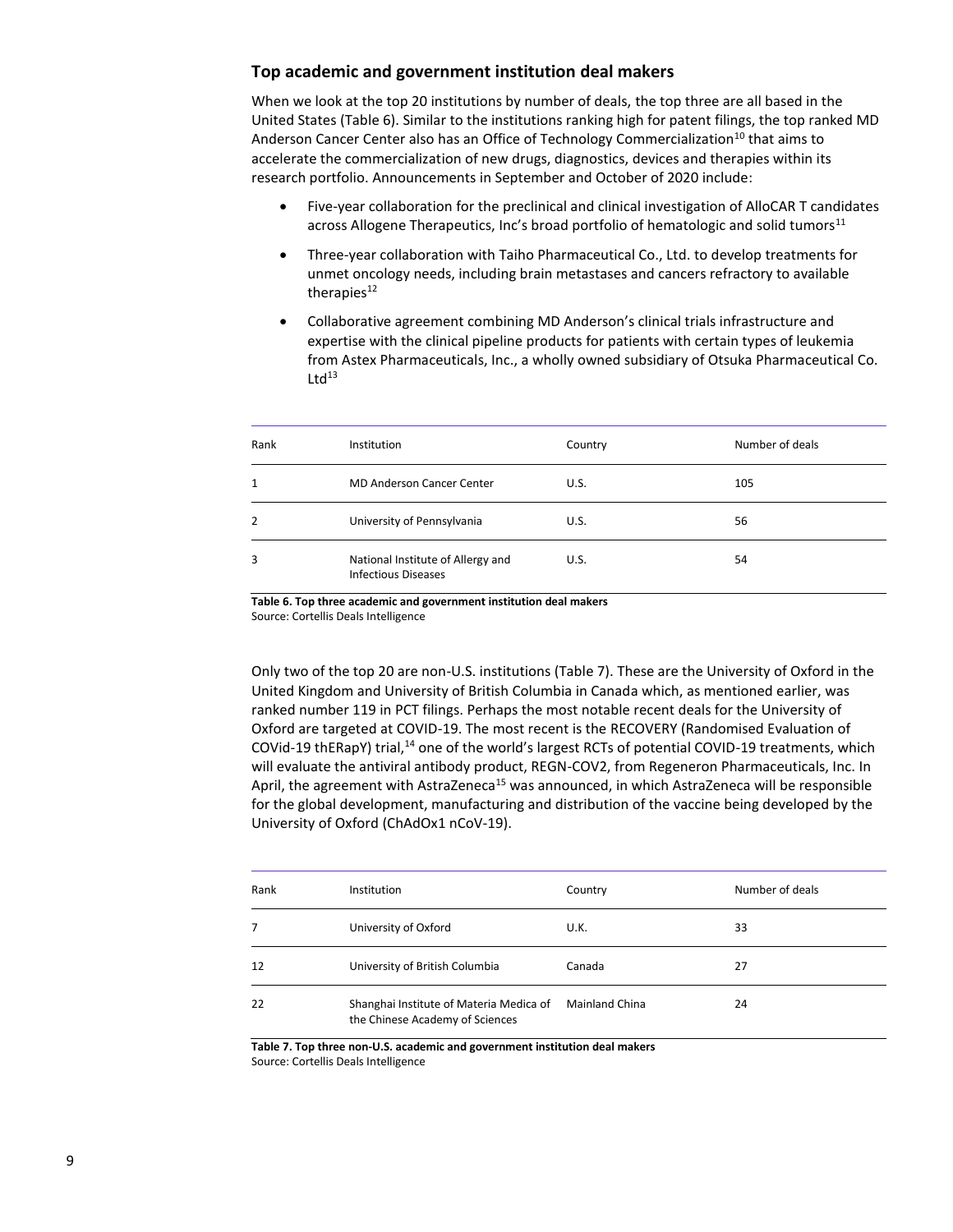# <span id="page-10-0"></span>**Top industry partners**

Regarding the industry players that have made the most partnerships with academia since 2015, the top five are companies considered to be "Big Pharma" companies (Figure 5). These companies traditionally relied on blockbuster drugs for their revenue; however, approximately five to six years ago, a number of the blockbuster drugs were going off patent, knows as the "patent cliff." In addition, there appeared to be a decline in productivity in terms of launching new drugs, so the pharmaceutical industry sought new ways to boost their early drug pipelines. At the same time, academic institutions were subject to funding cuts and were seeking new financing streams.

Dr. Seeto, VP and head of partnering and strategy at MedImmune, a subsidiary of AstraZeneca, said at the time "Recently, there has been a shift in pharma thinking and shift in academic thinking, which has led to this unheralded period where companies want to collaborate more significantly with academia."<sup>16</sup>

AstraZeneca has been the most active industry partner over the last five years, primarily with U.K. based research institutions such as the deal with the University of Oxford for the COVID-19 vaccine. This might explain the number two ranking of the United Kingdom in terms of academic-industry deals. As seen in Figure 5, other companies such as Johnson & Johnson and GlaxoSmithKline (GSK) have also incorporated academic partnering and open innovation within their strategic plans.



#### **Figure 5. Top 20 industry partners by number of academic and government institution deals** Source: Cortellis Deals Intelligence

All deal records added to Cortellis from Jan 1, 2015 to Jul 30, 2020 involving academic, government, non-profit research institutes, hospitals and charities. Subsidiaries are included with their parent companies in the counts.

As a potential outlier at number six, CSL warrants a brief mention because it is not a top 20 pharma company. Deeper analysis of the data showed that most of its deals with academia have been to provide funding for drug research on their behalf.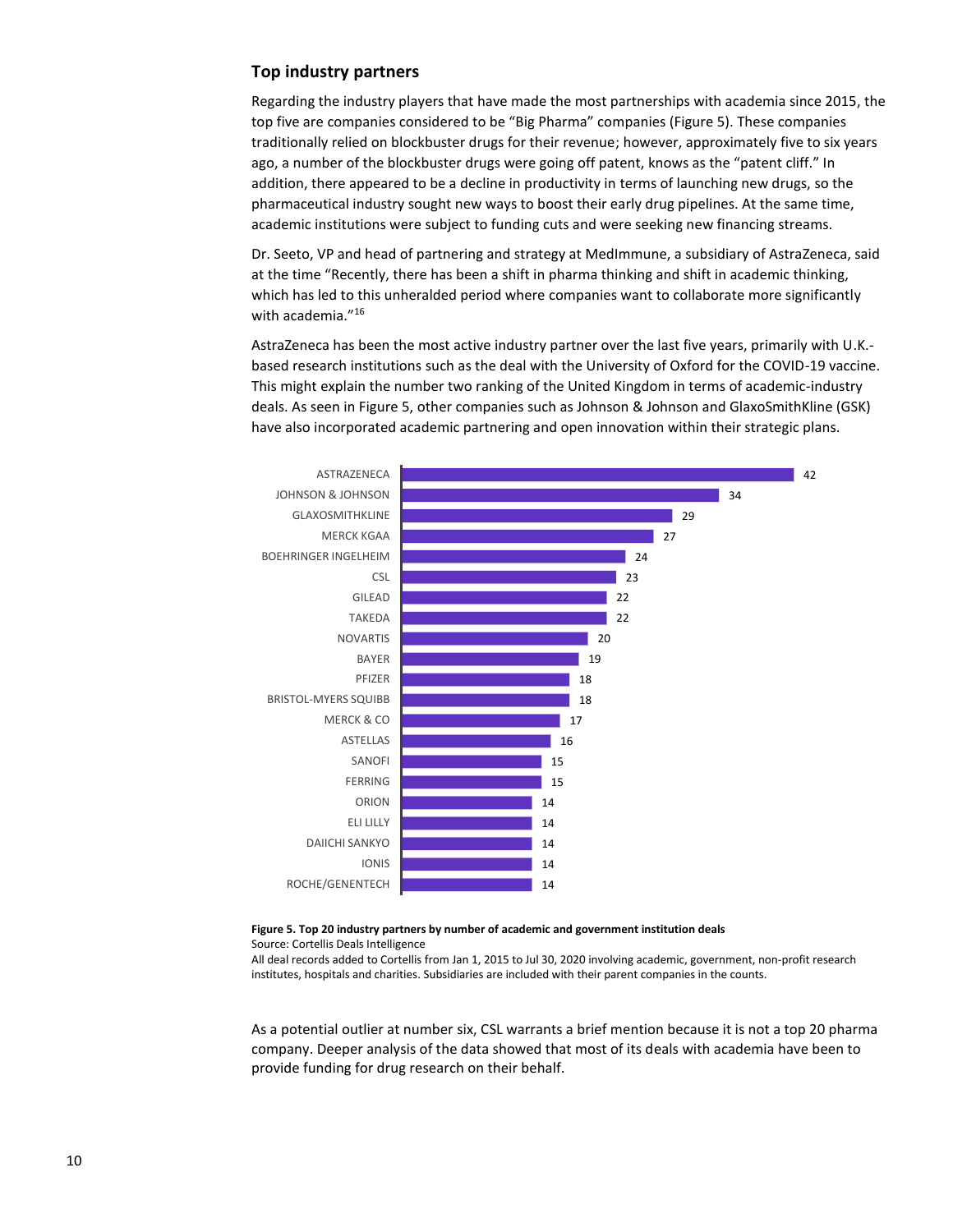As more academic and government institutions are looking to commercialize their research and more pharma companies are proactively looking for research programs and partners, it becomes important for research institutions to differentiate their assets. To do this, an understanding of the research landscape within commercial organizations is essential for partnering decisions.

### <span id="page-11-0"></span>**Trends in therapeutic areas**

To determine what might be attractive to industry partners, we analyzed deals by therapy area to determine whether deals involving research institutions are focused in areas where the pharma industry has a strong need for innovation to help build their pipelines. In other words, is there a good match?

While cancer has remained the area with the largest number of research institution-industry partnerships, deal volumes have declined over the last five years (Figure 6). The deal numbers for infectious diseases and neurology/psychiatric disorders have been similar over this period — until 2020. Driven by the extraordinary global research effort to find vaccines and treatments for COVID-19, the industry has looked to academia for breakthroughs, causing the spike for infectious diseases in 2020.



# **Figure 6. Number of research institution and industry deals for the top five therapeutic areas**

Source: Cortellis Deals Intelligence

All deal records added to Cortellis from Jan 1, 2015 to Jul 30, 2020 involving academic, government, non-profit research institutes, hospitals and charities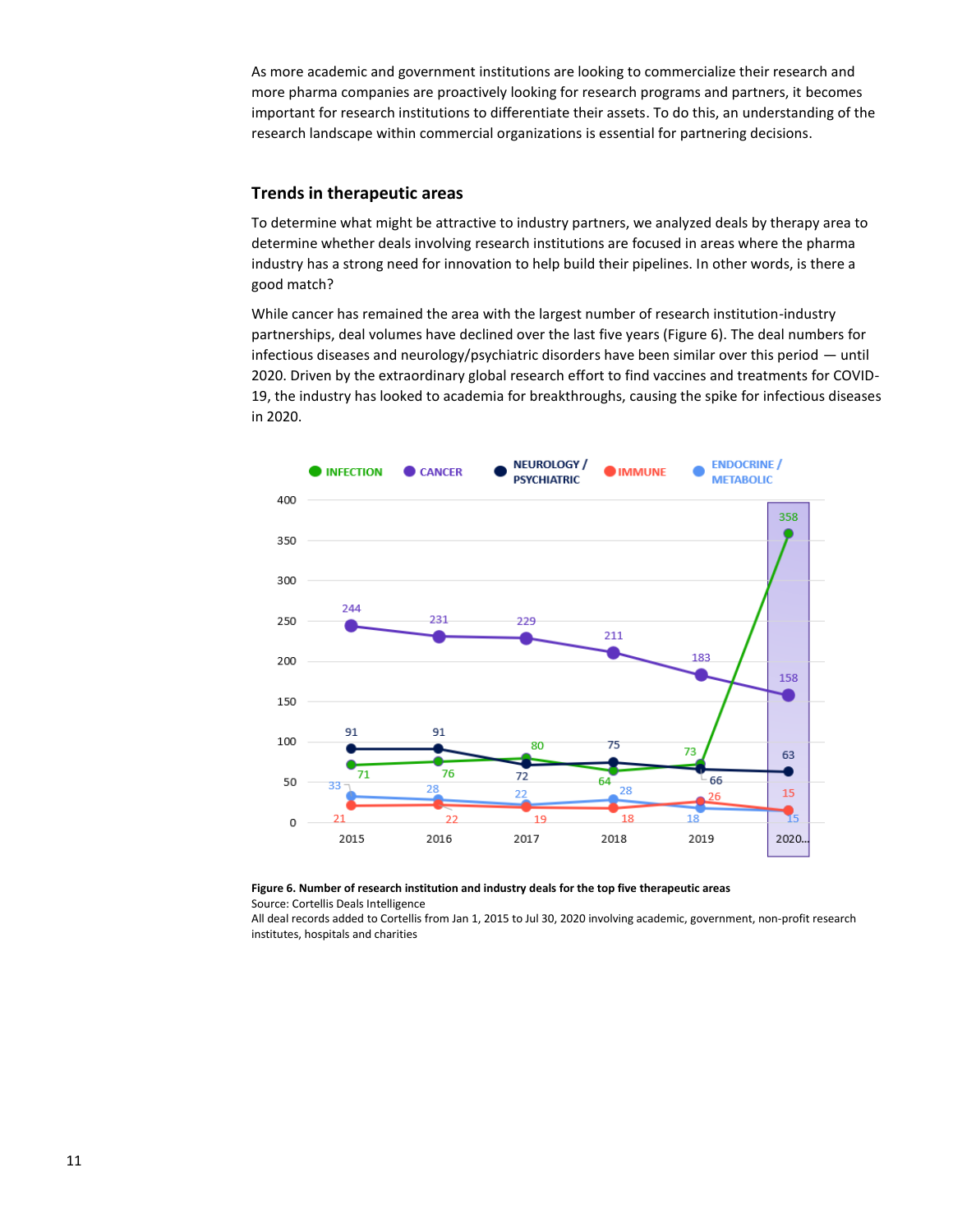# <span id="page-12-0"></span>**Comparison of therapeutic area focus**

Next, we compared the relative proportion of research institution deals with all deals in a specific therapy area (Figure 7). For this analysis, the comparison was all industry deals since 2015, including those between commercial organizations and those involving non-commercial organizations. Then, each deal was assigned to a single therapy area, or if the deal was related to more than one asset or therapy area, it was classified as "diversified." The "other/miscellaneous" classification includes technologies, software, digital health assets, etc. In a specific therapy area, if the proportion was the same for research institution deals as for all deals in general (e.g., 20% in both), this is shown on the chart by an even split (50:50), indicated by the red line.



**Figure 7. Relative proportion of research institution deals to all deals in a therapy area** Source: Cortellis Deals Intelligence

Based on the results, research institution deals are over-represented in cancer, hematology, inflammatory diseases, infectious diseases and immunological diseases. For example, cancer-related deals represented 22% of all deals and 33% of all research institution deals, which is shown as a 40:60 split. At the other end of the spectrum, research institutions are under-represented in partnerships for dermatology, other/miscellaneous and cardiovascular diseases. Deals with "unknown" therapy area are also less common in academia, which might indicate a tendency to disclose more information than commercial organizations.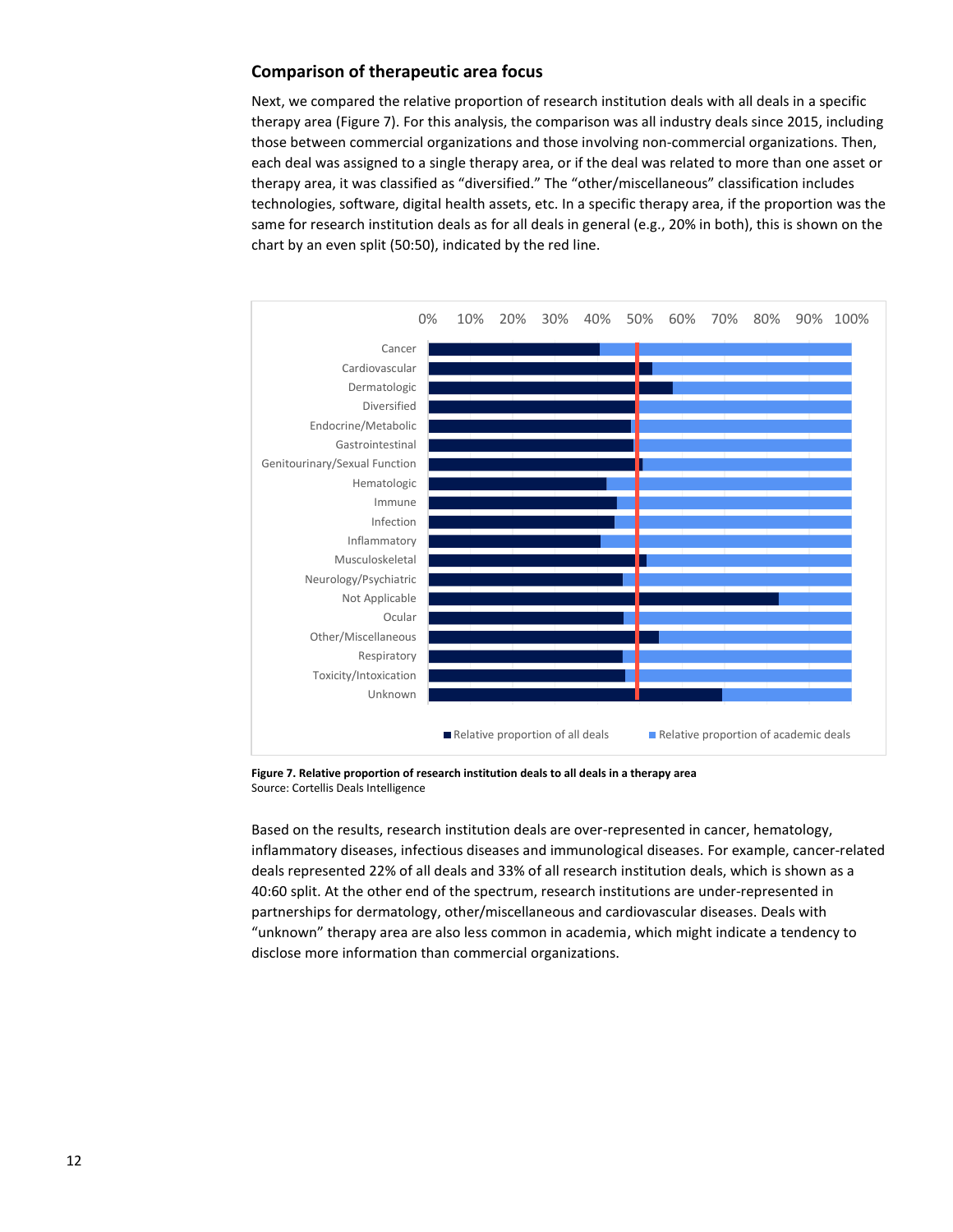# <span id="page-13-0"></span>**Trends in the agreement type**

As stated previously, an average 44% of research institution-industry deals are early R&D deals where the organizations jointly share expertise and resources to develop drug candidates. This type of agreement has been increasing over the last five years and is projected to make up half of all research institution-pharma industry deals in 2020 (Figure 8). Technology deals are also increasing. These trends fit with the model of collaborative, risk-sharing relationships that help drug companies lower their costs and accelerate development.



### **Figure 8. Trends in agreement type**

Source: Cortellis Deals Intelligence

All deal records added to Cortellis from Jan 1, 2015 to Jul 30, 2020 involving academic, government, non-profit research institutes, hospitals and charities

Drug development services agreements have declined significantly over the last five years. This might be indicative of a shift away from a fee-for-service model. A similar trend was observed with biotechnology companies that began providing services such as target discovery using proprietary platforms but shifted toward their own development after securing sufficient funding.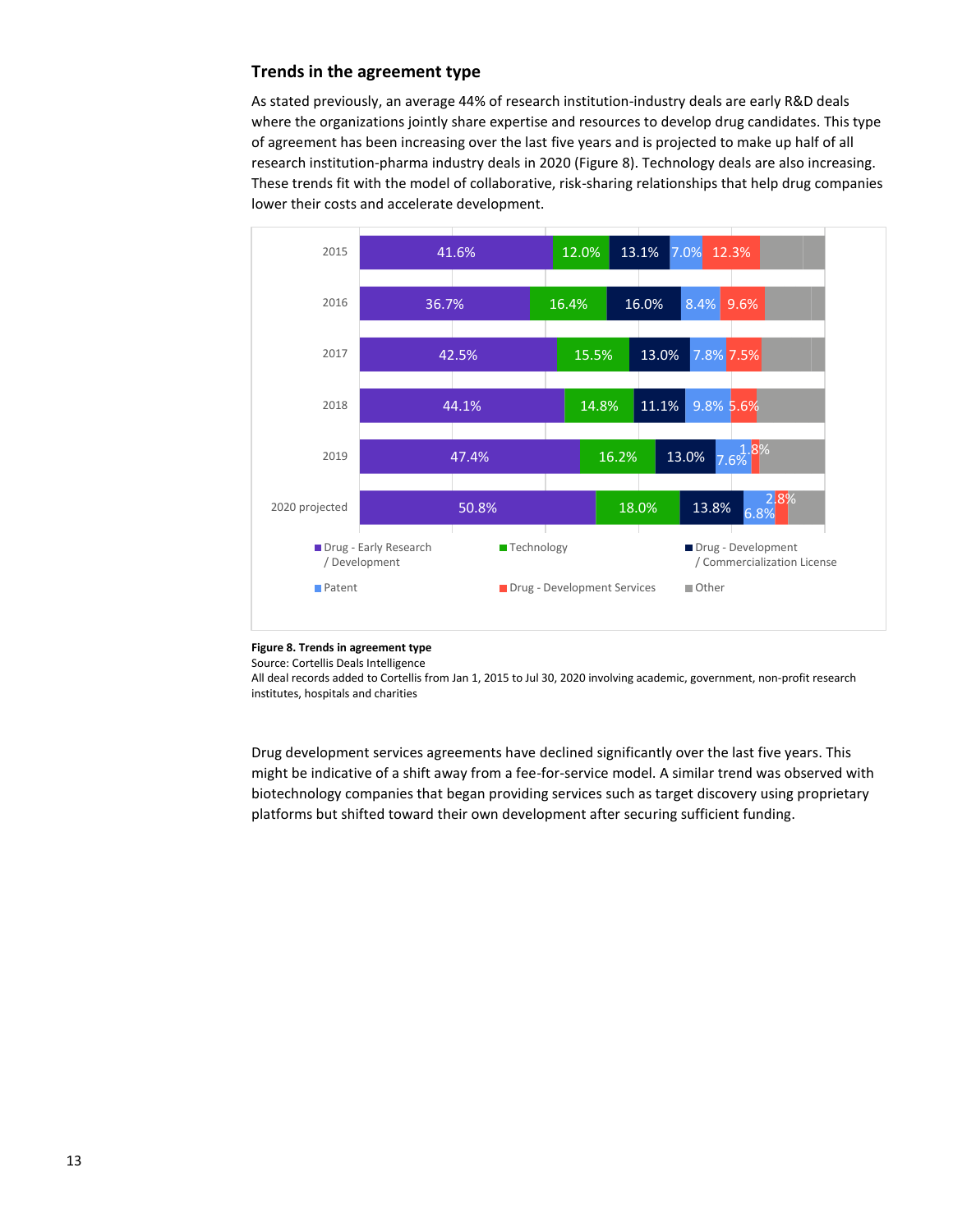# <span id="page-14-0"></span>**Deals by drug development phase**

To gain additional insights about partnership trends, we narrowed the focus to deals related to drug assets only. When considered all such deals, slightly more than half are for drugs in the discovery or preclinical phases (Figure 9).



### **Figure 9. All deals by drug development phase**

Source: Cortellis Deals Intelligence All deal records added to Cortellis from Jan 1, 2015 to Jul 30, 2020 related to drugs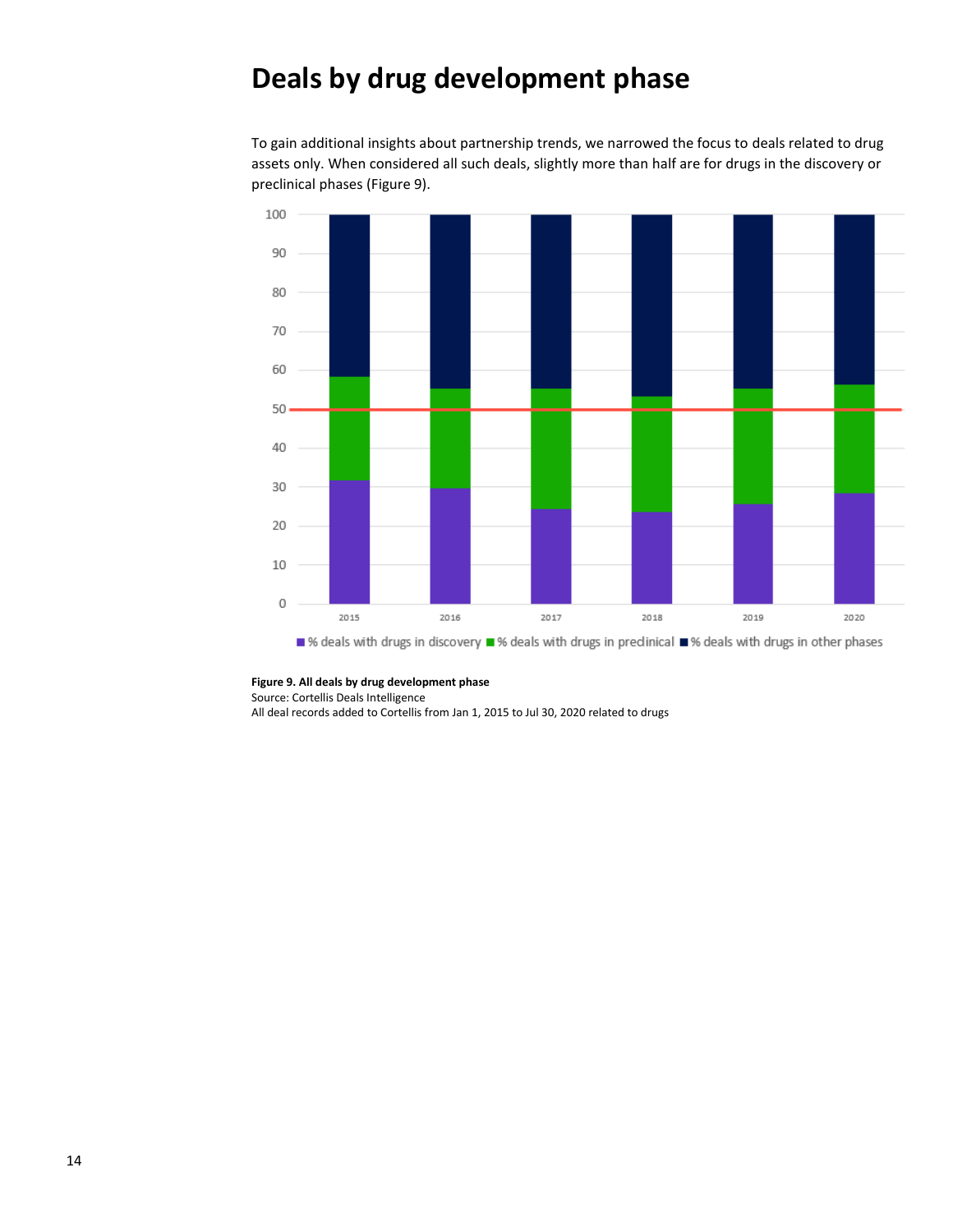However, these early deals represent approximately two-thirds of deals between research institutions and industry (Figure 10). This also aligns with the model where academic research is helping to fuel the pipelines of pharmaceutical companies. Within the early phase deals, the proportion of preclinical assets has increased over the last five years while the proportion in discovery phase has decreased. This could indicate the need for industry partners to have more preclinical data from academic partners before committing to a deal. In 2020, the resurgence in discovery phase partnerships is most likely driven by the strong push to find vaccines and treatments for COVID-19.



**Figure 10. Deals between research institutions and industry by drug development phase** Source: Cortellis Deals Intelligence

All deal records added to Cortellis from Jan 1, 2015 to Jul 30, 2020 related to drugs and involving academic, government, non-profit research institutes, hospitals and charities

Because these are also the riskiest phases of drug development, to attract an industry partner, the institution needs to build a compelling case for both the scientific rationale and commercial potential of the asset. Interest in therapies for areas with unmet needs, such as rare diseases, is increasing as the days of big blockbuster drugs become a thing of the past and companies shift toward more niche areas with less competition and therefore greater opportunity. Furthermore, government incentives and regulatory support for research in these areas can result in lower development costs and expedited review.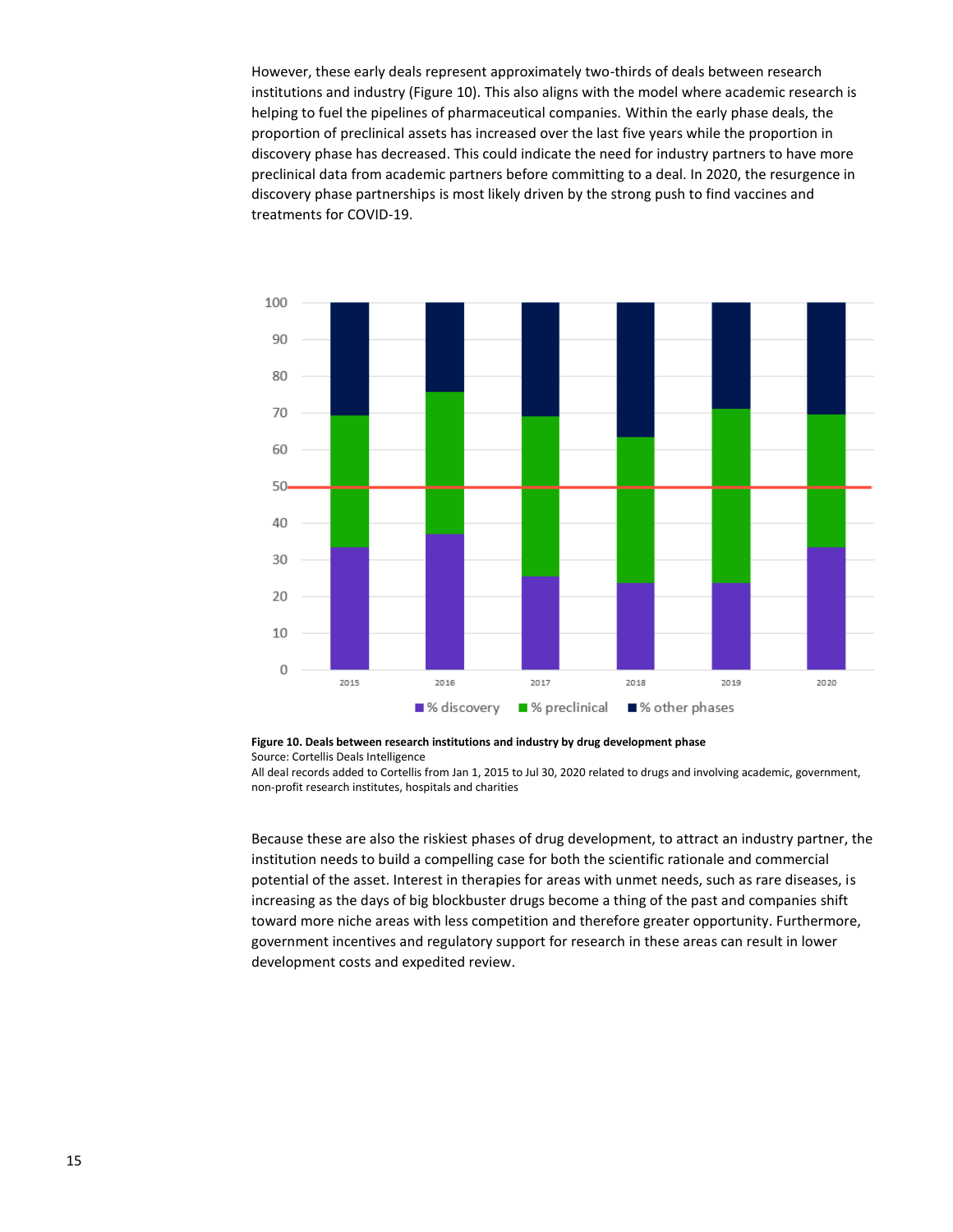# <span id="page-16-0"></span>**Align research to industry needs**

The analyses show that industry partners value the innovative contributions of academic research institutions to drug discovery, while research institutions benefit from collaborations to bring their discoveries to market. For maximum impact, there are a few best practices that research institutions can follow to align their research with the needs of the pharmaceutical industry.

- Perform thorough due diligence.
- Use data such as those presented in this report, in addition to annual reports from commercial and non-commercial entities, to benchmark your research and partnering efforts against those of other institutions.
- Understand how to differentiate your institution in terms of research strengths and therapeutic areas.
- Evaluate the deals that are occurring, and with whom, to understand the best-fit deal type and structure (royalties, upfront payments, contingent milestones, etc) for your institution.

Then, form that compelling, comprehensive story by looking at the broad picture in terms of where your research and the assets you would like to partner fit within the larger drug development landscape and fulfil an unmet need.

As the industry continues its effort to reduce the length of clinical trials and speed much-needed new therapies to market, the opportunities for partnerships continue to increase. Now is the time to move innovative vaccines and therapies from the lab to the clinic, and strategic planning can ensure developments align with current needs.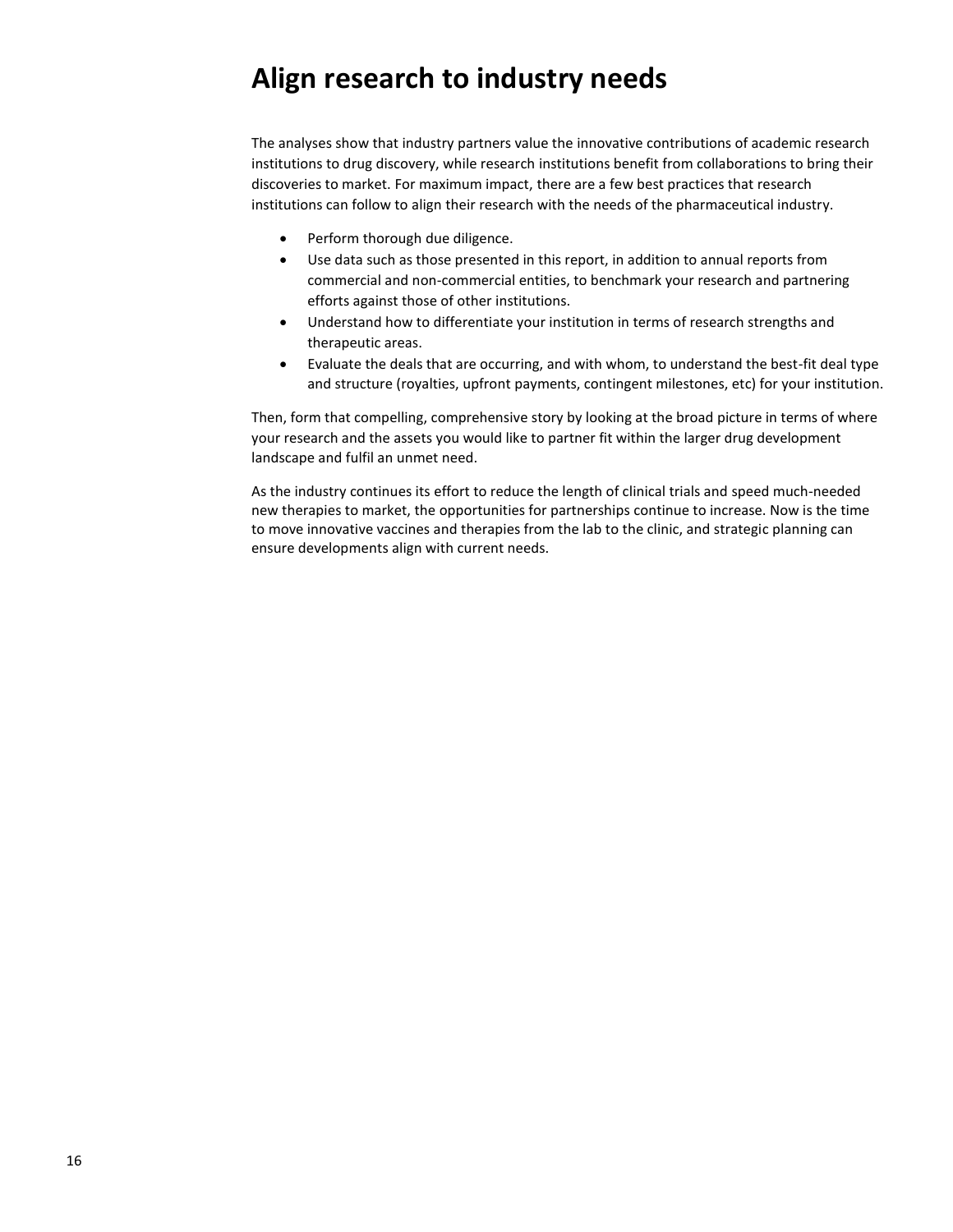# <span id="page-17-0"></span>**References**

- 1. UC inventions at a glance (2020). University of California, [online], Available at: **<https://www.universityofcalifornia.edu/infocenter/uc-inventions-glance>**. (accessed: November 3, 2020).
- 2. Inserm Transfert, [online], Available at: **<https://www.inserm-transfert.com/>**. (accessed: November 3, 2020).
- 3. Activity Report (July 15, 2019). CNRS, [online], Available at: **<https://www.cnrs.fr/fr/rapport-dactivite>**. (accessed: November 3, 2020).
- 4. CNRS Innovation, [online], Available at: **<https://www.cnrsinnovation.com/>**. (accessed: November 3, 2020).
- 5. About OTD (2020). Harvard Office of Technology Development, [online], Available at: **<https://otd.harvard.edu/about-otd/>**. (accessed: November 3, 2020).
- 6. News: issued patents (2020). Harvard Office of Technology Development, [online], Available at: **<https://otd.harvard.edu/news/tag/issued+patents>**. (accessed: November 3, 2020).
- 7. AP-HP Research & Innovation press releases (2020). Clinical Research and Innovation Department (DRCI), [online], Available at: **<http://recherche-innovation.aphp.fr/>**. (accessed: November 3, 2020).
- 8. Seoul National University SNU R&DB Foundation, [online], Available at: **<https://snurnd.snu.ac.kr/en/>**?. (accessed: November 3, 2020).
- 9. Biomedical research entities capabilities (2020). Agency for Science, Technology and Research, Singapore, [online], Available at: **[https://www.a](https://www.a-star.edu.sg/Research/research-entities-capabilities/biomedical-research)[star.edu.sg/Research/research-entities-capabilities/biomedical-research](https://www.a-star.edu.sg/Research/research-entities-capabilities/biomedical-research)**. (accessed: November 3, 2020).
- 10. Office of Technology Commercialization. The University of Texas MD Anderson Cancer Center, [online], Available at: **[https://www.mdanderson.org/about-md](https://www.mdanderson.org/about-md-anderson/innovation/strategic-industry-ventures/office-of-technology-and-commercialization.html)[anderson/innovation/strategic-industry-ventures/office-of-technology-and](https://www.mdanderson.org/about-md-anderson/innovation/strategic-industry-ventures/office-of-technology-and-commercialization.html)[commercialization.html](https://www.mdanderson.org/about-md-anderson/innovation/strategic-industry-ventures/office-of-technology-and-commercialization.html)**. (accessed: November 3, 2020).
- 11. MD Anderson and Allogene Therapeutics announce strategic collaboration to accelerate advancement of allogeneic CAR T therapy (AlloCAR T) (October 15, 2020). The University of Texas MD Anderson Cancer Center, [online], Available at: **[https://www.mdanderson.org/newsroom/md-anderson-and-allogene-therapeutics](https://www.mdanderson.org/newsroom/md-anderson-and-allogene-therapeutics-announce-strategic-collaboration-to-accelerate-advancement-of-allogeneic-car-t-therapy-allocar-ttm.h00-159385890.html)[announce-strategic-collaboration-to-accelerate-advancement-of-allogeneic-car-t](https://www.mdanderson.org/newsroom/md-anderson-and-allogene-therapeutics-announce-strategic-collaboration-to-accelerate-advancement-of-allogeneic-car-t-therapy-allocar-ttm.h00-159385890.html)[therapy-allocar-ttm.h00-159385890.html](https://www.mdanderson.org/newsroom/md-anderson-and-allogene-therapeutics-announce-strategic-collaboration-to-accelerate-advancement-of-allogeneic-car-t-therapy-allocar-ttm.h00-159385890.html)**. (accessed: November 3, 2020).
- 12. MD Anderson and Taiho Pharmaceutical announce collaboration to accelerate development of novel therapies for brain metastasis and other unmet medical needs (September 24, 2020). The University of Texas MD Anderson Cancer Center, [online], Available at: **[https://www.mdanderson.org/newsroom/md-anderson-and-taiho](https://www.mdanderson.org/newsroom/md-anderson-and-taiho-pharmaceutical-announce-collaboration-to-accelerate-development-of-novel-therapies-for-brain-metastasis-and-other-unmet-medical-needs.h00-159385101.html)[pharmaceutical-announce-collaboration-to-accelerate-development-of-novel-therapies](https://www.mdanderson.org/newsroom/md-anderson-and-taiho-pharmaceutical-announce-collaboration-to-accelerate-development-of-novel-therapies-for-brain-metastasis-and-other-unmet-medical-needs.h00-159385101.html)[for-brain-metastasis-and-other-unmet-medical-needs.h00-159385101.html](https://www.mdanderson.org/newsroom/md-anderson-and-taiho-pharmaceutical-announce-collaboration-to-accelerate-development-of-novel-therapies-for-brain-metastasis-and-other-unmet-medical-needs.h00-159385101.html)**. (accessed: November 3, 2020).
- 13. MD Anderson and Astex Pharmaceuticals announce strategic collaboration to accelerate clinical evaluation of therapies for patients with leukemia (September 8, 2020). The University of Texas MD Anderson Cancer Center, [online], Available at: **[https://www.mdanderson.org/newsroom/md-anderson-astex-announce-collaboration](https://www.mdanderson.org/newsroom/md-anderson-astex-announce-collaboration-leukemia-patients.h00-159385101.html)[leukemia-patients.h00-159385101.html](https://www.mdanderson.org/newsroom/md-anderson-astex-announce-collaboration-leukemia-patients.h00-159385101.html)**. (accessed: November 3, 2020).
- 14. RECOVERY COVID-19 phase 3 trial to evaluate Regeneron's REGN-COV2 investigational antibody cocktail in the UK (September 14, 2020). University of Oxford News & Events,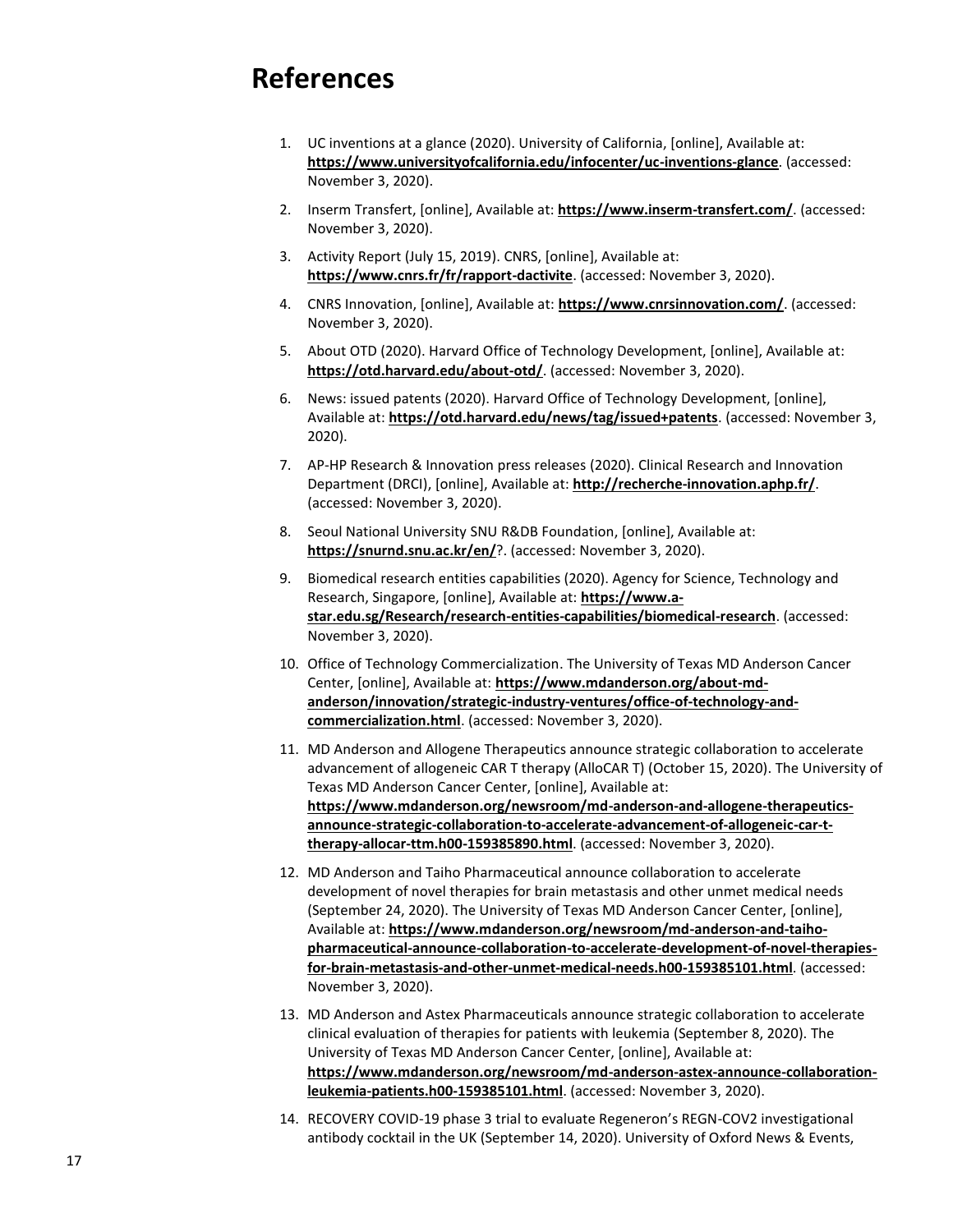[online], Available at: **[https://www.ox.ac.uk/news/2020-09-14-recovery-covid-19-phase-](https://www.ox.ac.uk/news/2020-09-14-recovery-covid-19-phase-3-trial-evaluate-regeneron-s-regn-cov2-investigational)[3-trial-evaluate-regeneron-s-regn-cov2-investigational](https://www.ox.ac.uk/news/2020-09-14-recovery-covid-19-phase-3-trial-evaluate-regeneron-s-regn-cov2-investigational)**. (accessed: November 3, 2020).

- 15. AstraZeneca and Oxford University announce landmark agreement for COVID-19 vaccine (April 30, 2020). AstraZeneca, [online], Available at: **[https://www.astrazeneca.com/media-centre/press-releases/2020/astrazeneca-and](https://www.astrazeneca.com/media-centre/press-releases/2020/astrazeneca-and-oxford-university-announce-landmark-agreement-for-covid-19-vaccine.html)[oxford-university-announce-landmark-agreement-for-covid-19-vaccine.html](https://www.astrazeneca.com/media-centre/press-releases/2020/astrazeneca-and-oxford-university-announce-landmark-agreement-for-covid-19-vaccine.html)**. (accessed: November 3, 2020).
- 16. Myshko D. New Models for Academic Partnerships. PharmaVOICE. October 2014. https://www.pharmavoice.com/article/academic-partnerships/